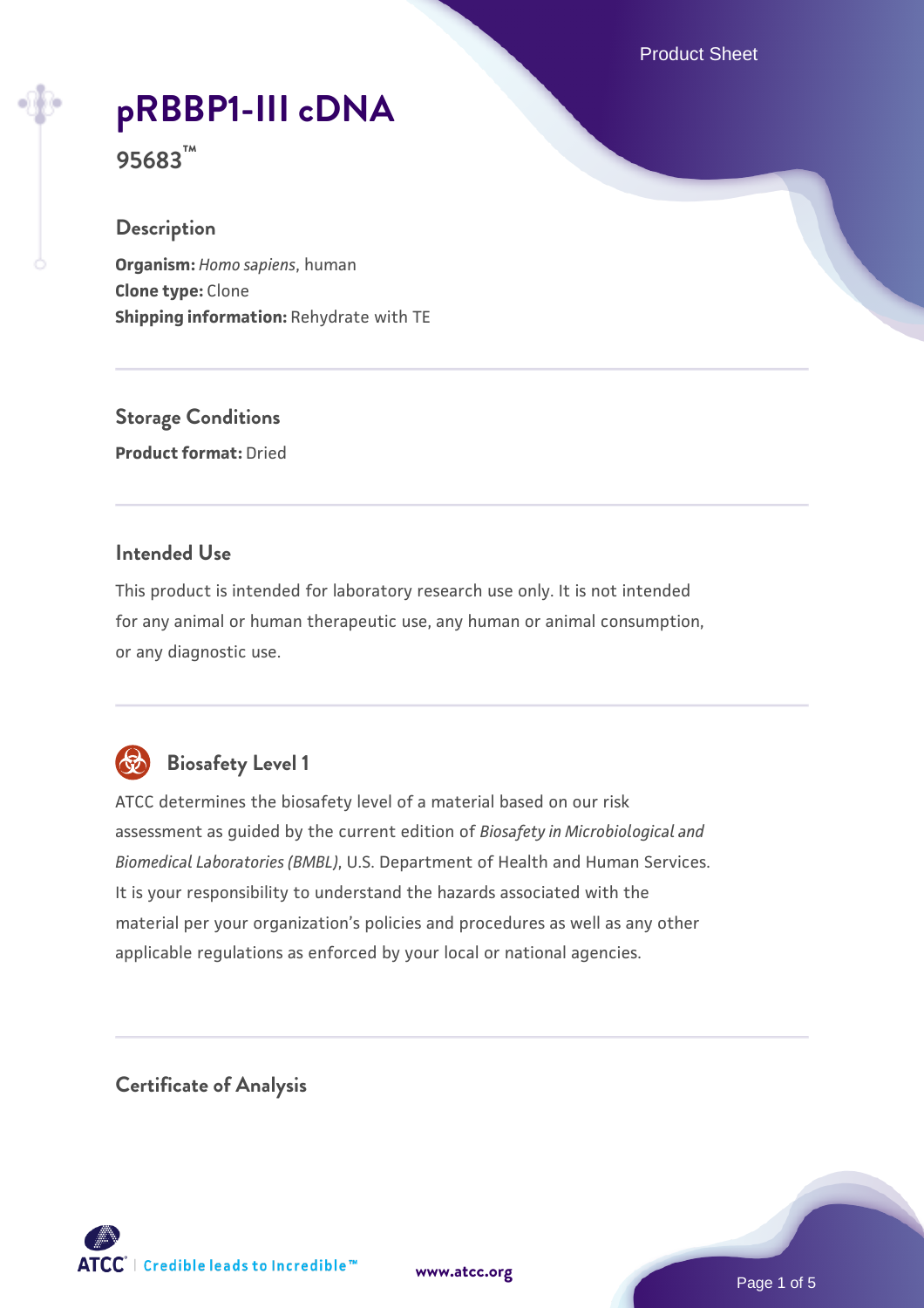For batch-specific test results, refer to the applicable certificate of analysis that can be found at www.atcc.org.

#### **Insert Information**

**Insert size (kb):** 3.7999999999999998 **Type of DNA:** cDNA **Insert information:** DESCRIPTION OF INSERT COMPONENT: Cross references: DNA Seq. Acc.: S57162 **Genome:** Homo sapiens **Target gene:** retinoblastoma-binding protein 1, isoform III **Gene name:** retinoblastoma-binding protein 1, isoform III Gene product: retinoblastoma-binding protein 1, isoform III [RBBP1] **Gene symbol:** RBBP1 **Contains complete coding sequence:** Yes

#### **Vector Information**

**Construct size (kb):** 6.699999809265137 **Intact vector size:** 2.870 **Vector name:** pGEM-4 **Type of vector:** plasmid **Host range:** *Escherichia coli* **Vector end:** BamHI; HindIII **Vector information:** Cross references: DNA Seq. Acc.: X65303 **Cloning sites:** HindIII; SphI; PstI; SalI; AccI; HincII; XbaI; BamHI; AvaI; SmaI; KpnI; SacI; EcoRI **Markers:** ampR **MCS:** EcoRI...HindIII, -> Polylinker sites: HindIII; SphI; PstI; SalI; AccI; HincII; XbaI; BamHI; AvaI; SmaI; KpnI; SacI; EcoRI **Promoters:** T7; SP6 **Replicon:** pMB1



**[www.atcc.org](http://www.atcc.org)**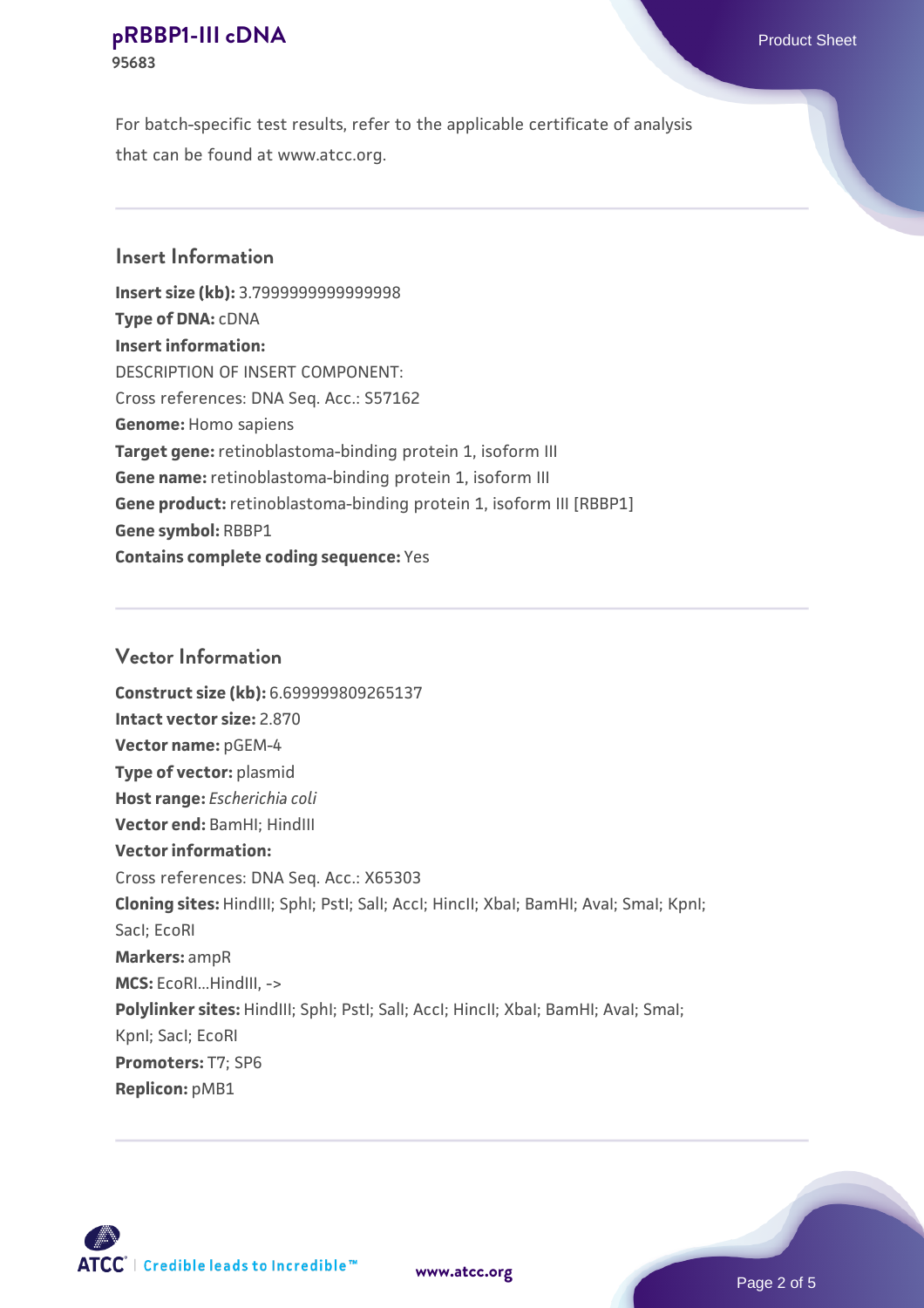**95683**

#### **Notes**

Restriction digests of the clone give the following sizes (kb): BamHI--6.7; BamHI/HindIII--3.8, 3.0; EcoRI-- 3.0, 2.6, 1.2; HindIII--6.7; PstI--4.4, 1.8, 0.46.

- ATCC staff

#### **Material Citation**

If use of this material results in a scientific publication, please cite the material in the following manner: pRBBP1-III cDNA (ATCC 95683)

#### **References**

References and other information relating to this material are available at www.atcc.org.

#### **Warranty**

The product is provided 'AS IS' and the viability of ATCC® products is warranted for 30 days from the date of shipment, provided that the customer has stored and handled the product according to the information included on the product information sheet, website, and Certificate of Analysis. For living cultures, ATCC lists the media formulation and reagents that have been found to be effective for the product. While other unspecified media and reagents may also produce satisfactory results, a change in the ATCC and/or depositor-recommended protocols may affect the recovery, growth, and/or function of the product. If an alternative medium formulation or reagent is used, the ATCC warranty for viability is no longer valid. Except as expressly set forth herein, no other warranties of any kind are



**[www.atcc.org](http://www.atcc.org)**

Page 3 of 5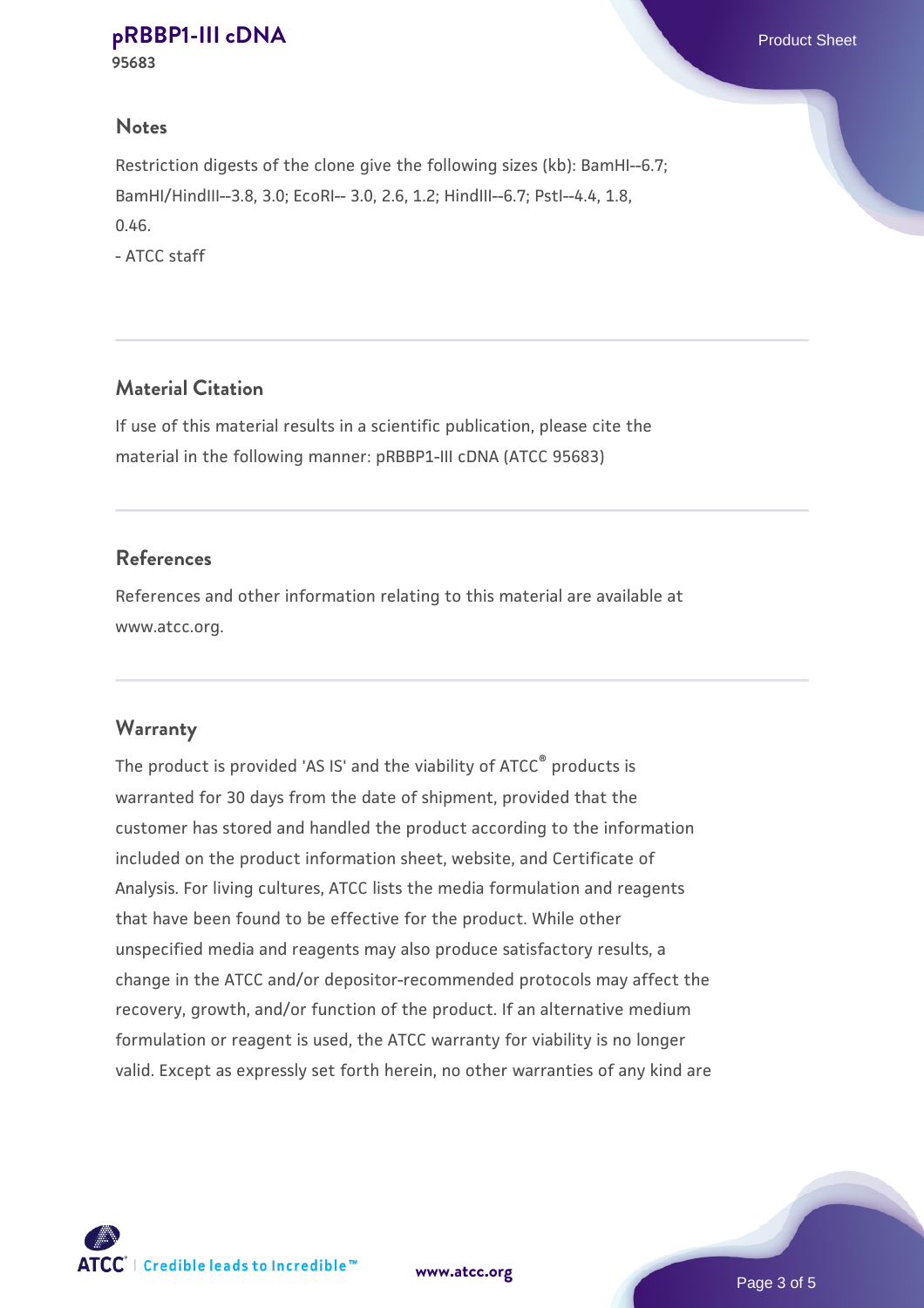provided, express or implied, including, but not limited to, any implied warranties of merchantability, fitness for a particular purpose, manufacture according to cGMP standards, typicality, safety, accuracy, and/or noninfringement.

#### **Disclaimers**

This product is intended for laboratory research use only. It is not intended for any animal or human therapeutic use, any human or animal consumption, or any diagnostic use. Any proposed commercial use is prohibited without a license from ATCC.

While ATCC uses reasonable efforts to include accurate and up-to-date information on this product sheet, ATCC makes no warranties or representations as to its accuracy. Citations from scientific literature and patents are provided for informational purposes only. ATCC does not warrant that such information has been confirmed to be accurate or complete and the customer bears the sole responsibility of confirming the accuracy and completeness of any such information.

This product is sent on the condition that the customer is responsible for and assumes all risk and responsibility in connection with the receipt, handling, storage, disposal, and use of the ATCC product including without limitation taking all appropriate safety and handling precautions to minimize health or environmental risk. As a condition of receiving the material, the customer agrees that any activity undertaken with the ATCC product and any progeny or modifications will be conducted in compliance with all applicable laws, regulations, and guidelines. This product is provided 'AS IS' with no representations or warranties whatsoever except as expressly set forth herein and in no event shall ATCC, its parents, subsidiaries, directors, officers, agents, employees, assigns, successors, and affiliates be liable for indirect, special, incidental, or consequential damages of any kind in connection with or arising out of the customer's use of the product. While reasonable effort is made to ensure authenticity and reliability of materials on deposit, ATCC is not liable for damages arising from the misidentification or misrepresentation of such materials.



**[www.atcc.org](http://www.atcc.org)**

Page 4 of 5